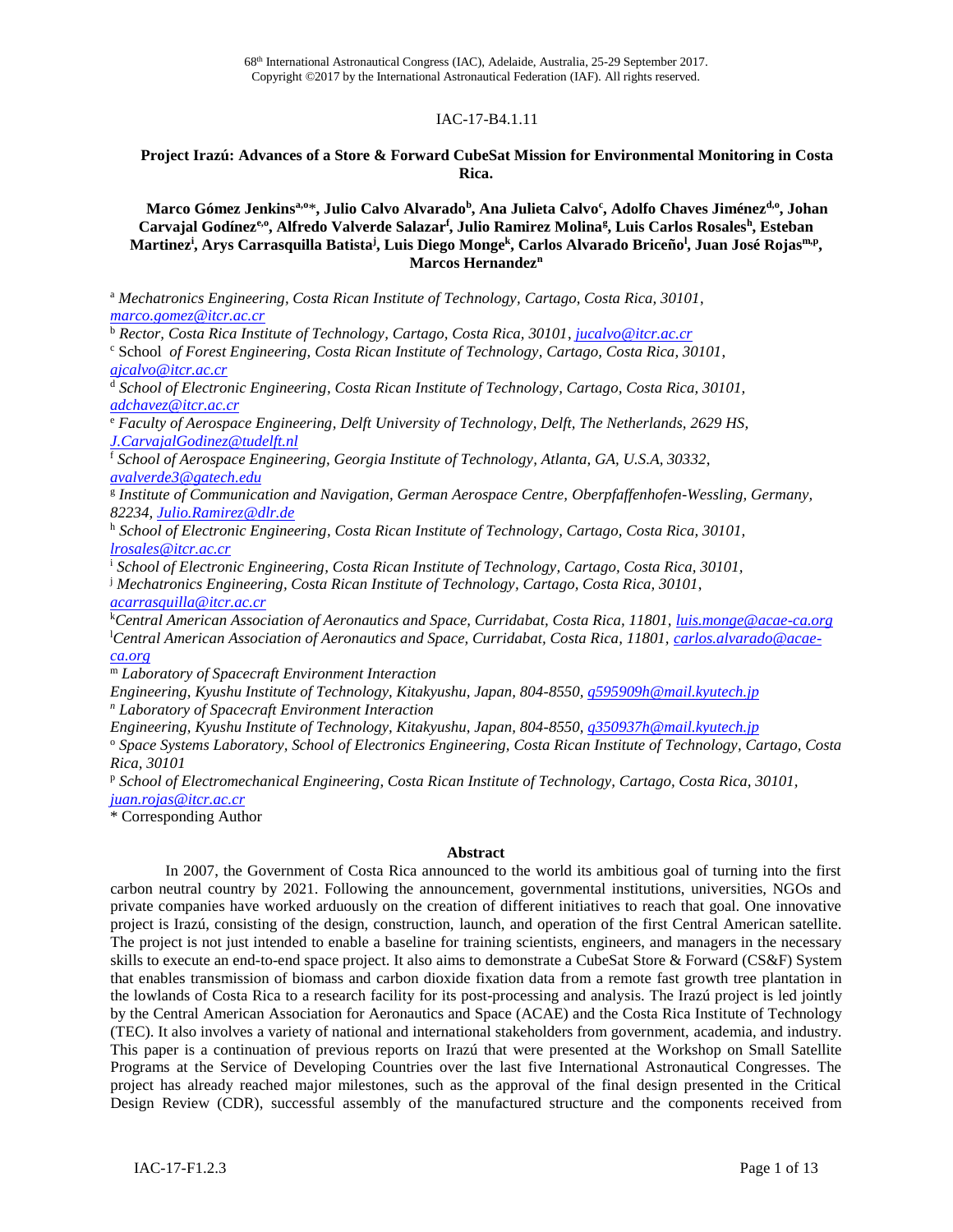68 th International Astronautical Congress (IAC), Adelaide, Australia, 25-29 September 2017. Copyright ©2017 by the International Astronautical Federation (IAF). All rights reserved.

different CubeSat component providers, and successful performance during various environmental tests. The mission and satellite system architecture for a CS&F system were defined, which included the three primary components: the remote station, the spacecraft, and the ground segment. Experts from the National Aeronautics and Space Administration (NASA), Kyushu Institute of Technology (Kyutech) and Delft University of Technology (TU Delft) revised the design of Irazú. Advances in the Assembly, Integration & Testing (AI&T) phase are presented and discussed, which include the development of spacecraft components, testing of the communication link, assembly of the satellite and initial results of environmental testing. International cooperation is emphasized in this phase, because Costa Rican engineers carry out testing at the laboratories of the Kyushu Institute of Technology. Furthermore, advances in the satellite frequency coordination process and spacecraft registration for an emerging space nation are presented, as well as the lessons learned from the AI&T phase. **Keywords:** CubeSat, Earth observation, offset carbon emissions, remote sensing.

#### **Acronyms/Abbreviations**

| <b>ACAE</b>   | Central American Association of          |  |  |
|---------------|------------------------------------------|--|--|
|               | <b>Aeronautics and Space</b>             |  |  |
| AI&T          | Assembly, Integration & Testing          |  |  |
| <b>CDR</b>    | <b>Critical Design Review</b>            |  |  |
| <b>COMMS</b>  | Communications                           |  |  |
| <b>COPOUS</b> | Committee on the Peaceful Uses of        |  |  |
|               | <b>Outer Space</b>                       |  |  |
| <b>CRC</b>    | <b>Cyclic Redundancy Check</b>           |  |  |
| CS&F          | CubeSat Store & Forward System           |  |  |
| CSP           | <b>CubeSat Space Protocol</b>            |  |  |
| <b>EPS</b>    | <b>Electrical Power System</b>           |  |  |
| <b>FRR</b>    | <b>Flight Readiness Review</b>           |  |  |
| <b>IARU</b>   | <b>International Radio Amateur Union</b> |  |  |
| <b>ITU</b>    | <b>International Telecommunications</b>  |  |  |
|               | Union                                    |  |  |
| <b>JAXA</b>   | Japan Aerospace Exploration Agency       |  |  |
| JEM           | Japanese Experimental Module             |  |  |
| Kyutech       | Kyushu Institute of Technology           |  |  |
| <b>LNA</b>    | Low Noise Amplifier                      |  |  |
| <b>MCR</b>    | <b>Mission Concept Review</b>            |  |  |
| <b>MICITT</b> | Ministry of Science, Technology, and     |  |  |
|               | Telecommunications                       |  |  |
| <b>NASA</b>   | National Aeronautics and Space           |  |  |
|               | Administration                           |  |  |
| OBC           | <b>Onboard Computer</b>                  |  |  |
| <b>ORR</b>    | <b>Operational Readiness Review</b>      |  |  |
| <b>OST</b>    | <b>Outer Space Treaty</b>                |  |  |
| <b>PDR</b>    | Preliminary Design Review                |  |  |
| <b>RSSI</b>   | Relative Received Signal Strength        |  |  |
| <b>SETEC</b>  | <b>Space Systems Laboratory</b>          |  |  |
| <b>SM</b>     | <b>Structural Model</b>                  |  |  |
| SRR           | <b>Systems Requirements Review</b>       |  |  |
| <b>SUTEL</b>  | Superintendence of                       |  |  |
|               | Telecommunications                       |  |  |
| TEC           | Costa Rican Institute of Technology      |  |  |
| TU Delft      | Delft University of Technology           |  |  |

#### **1. Introduction**

At the start of the 21st century, the satellite community was experiencing a shift in the way they

designed and executed space missions. Advances in the miniaturization of satellite technology, specifically the creation of the CubeSat standard, has allowed engineers and scientists to build and launch spacecraft at a lower cost and with a faster development time than older technologies. This new breed of nanosatellites, with a mass of only a few kilograms, are able to perform the same tasks as satellites in the range of hundreds of kilograms. The reduction in development and launch cost has opened up access to space to new entities, which include universities and emerging space nations, and it has led to the movement called democratization of space.

One of the countries that has decided to enter this new movement is Costa Rica, which is developing Project Irazú. It consists of using ground sensors to monitor carbon fixation in an experimental plot and a 1U CubeSat to transfer the scientific data to a research institution for analysis and publication. The project is a joint effort between the Costa Rica Institute of Technology (TEC) and the Central American Association of Aeronautics and Space (ACAE). Project Irazú is a proof of concept, which plans to demonstrate how nanosatellite technology can be used to transmit data from remote locations to a central location for analysis. The communications protocol that is being developed is called the CubeSat Store and Forward (CS&F) system, which consists of uploading scientific data to the spacecraft, storing it in its internal memory, and transferring it to a ground station upon command. The team decided to monitor carbon fixation for this project to support Costa Rica's goal of becoming a carbon neutral entity by 2021 and to demonstrate an immediate benefit of space technology to a country that had not developed it previously.

Project Irazú has two main objectives: 1) to create capacities related to space technology in an emerging space nation, and 2) to monitor and to collect field data daily to estimate the growth in biomass as a function of environmental variables in a remote, tropical rainforest region [1].

The team has made considerable advances over the last few years (Table 1). The schedule is divided into seven phases, because the team is using a tailored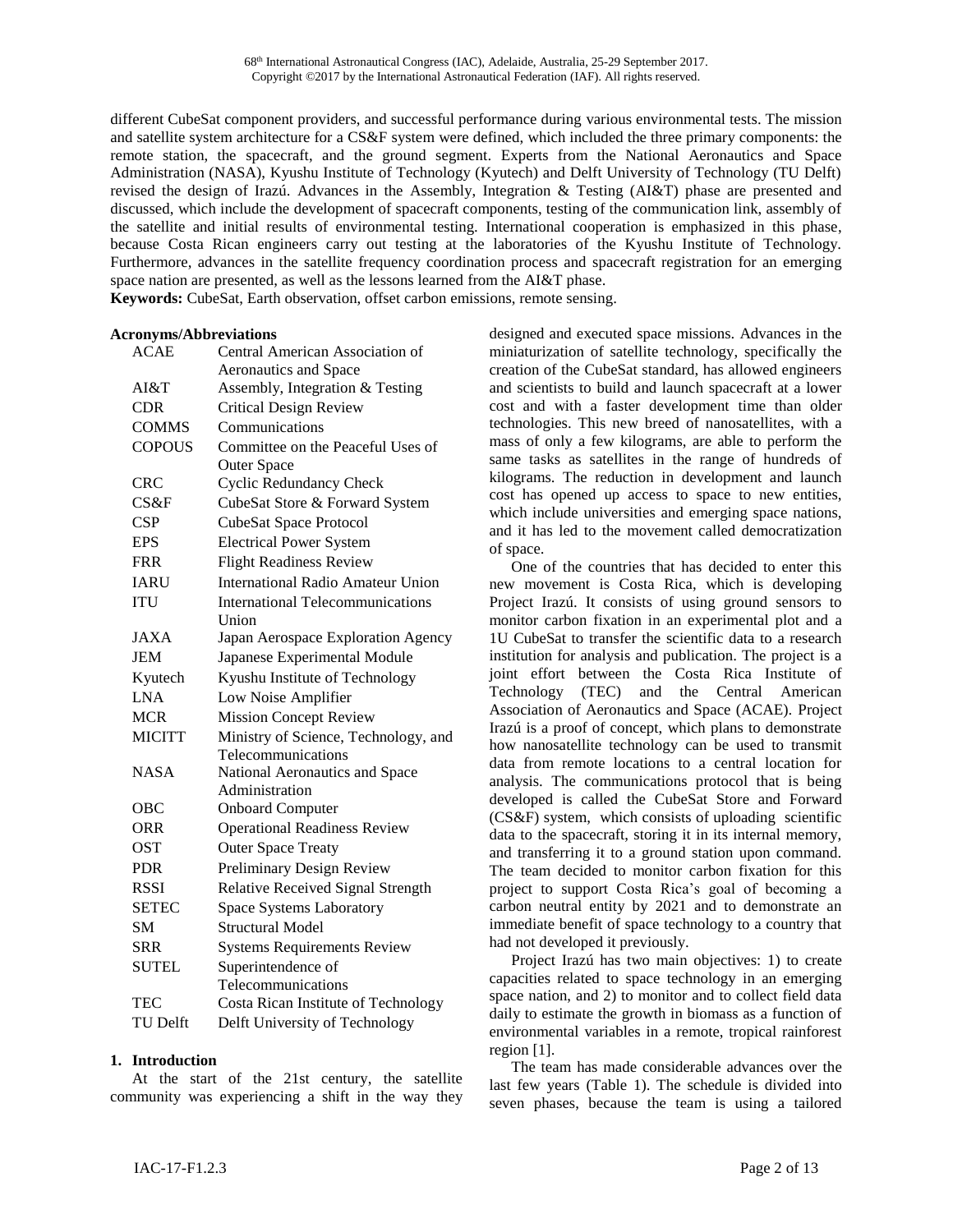version of the National Aeronautics and Space Administration (NASA) project lifecycle. There are reviews for each of the first five phases of the project (Table 1). This is to ensure that the team is following the correct procedures and executing the project in a responsible fashion. Only after an external group of experts has approved the work is the team allowed to advance to the next phase. The experts carrying out this work on Project Irazú are from different international institutions including the NASA, Kyushu Institute of Technology (Kyutech), Delft University of Technology (TU Delft), and Ad Astra Rocket Company. Project Irazú is currently in Phase D, working on the assembly, integration, and testing (AI&T) of the systems, which will be the focus of this paper.

| Table 1. Phases of Project Irazú and deliverables. |
|----------------------------------------------------|
|----------------------------------------------------|

| Phase                      | <b>Time Period</b> | Deliverable                    |
|----------------------------|--------------------|--------------------------------|
| Pre-Phase A:               | Jan 2015-          | <b>Mission Concept Review</b>  |
| Mission                    | <b>July 2015</b>   | (MCR)                          |
| Definition                 |                    |                                |
| Phase A:                   | Aug 2015-          | <b>System Requirements</b>     |
| Requirements<br>Definition | Nov 2015           | Review (SRR)                   |
| Phase B:                   | Nov 2015-          | Preliminary Design             |
| Preliminary                | Feb 2016           | Review (PDR)                   |
| Design                     |                    |                                |
| Phase C:                   | March 2016-        | Critical Design Review         |
| Final Design               | <b>July 2016</b>   | (CDR), CubeSat                 |
|                            |                    | subsystems, ground             |
|                            |                    | station components,            |
|                            |                    | ground sensors                 |
| Phase D:                   | Aug 2016-          | <b>Flight Readiness Review</b> |
| Assembly,                  | March 2018         | (FRR), CubeSat flight          |
| Integration and            |                    | model, mission control,        |
| Testing                    |                    | ground segment,                |
|                            |                    | <b>Operational Readiness</b>   |
|                            |                    | Review (ORR).                  |
| Phase E:                   | April 2018-        | CubeSat is operating in        |
| <b>Mission</b>             | Sept 2018          | orbit and communicating        |
| Operations                 |                    | with remote/ground             |
|                            |                    | stations.                      |
| Phase F:                   | Oct 2018           | Final mission report,          |
| <b>Mission Disposal</b>    |                    | lessons learned, scientific    |
|                            |                    | report.                        |

## **2. CubeSat Store and Forward System**

The Store and Forward protocol is a technique used in telecommunications that consists of sending data to a node, storing it and transmitting it to another node after a given period [2]. It was created in the 1970´s to manage networks that had low bandwidth connections and basic transmitters (these had very low memory, which led to frequent saturation). The Store and Forward protocol was useful for these networks,

because the transmitter stored the incoming data and waited until there were other "free" transmitters to forward the information and avoid saturation.

When the networks became more sophisticated, the technique became obsolete until the early 1990's, with the growth in popularity of small satellites, that were in the range of  $100 - 500$  kg. The design of Irazú shows that a 1 kg satellite can fulfill the same function as the satellites of the 90's, thanks to advances in microelectronics. This concept will be tested for the first time using a 1U CubeSat in 2018, with the operation of the Irazú satellite [3].

A CS&F system consists of at least three components: the remote station, the satellite, and the communication station (Figure 1). The remote station is an autonomous communication station that collects scientific data from sensors that are located in an area with difficult access and limited signal. Once the satellite is in the line of sight of this station, the data is transmitted and stored in its internal memory. The communication station then sends a signal to collect the scientific data and pre-analyze it. The simplest CS&F consists of a unit of each component but it could be developed with more remote stations, satellites and communication stations, which would result in a transmission system of real-time scientific data around the world using cost efficient spacecraft and ground stations.



Fig. 1. Architecture of the CubeSat Store and Forward System.

## **3. Science**

#### *3.1 Scientific Mission.*

The scientific mission is framed to respond to one of the most significant global threats: global climate change. Irazú will focus on how tree plantations fix atmospheric carbon on a daily basis and how the rate of carbon fixation is affected by changes in environmental variables. This contribution is relevant because, to the best of our knowledge, there have been no studies that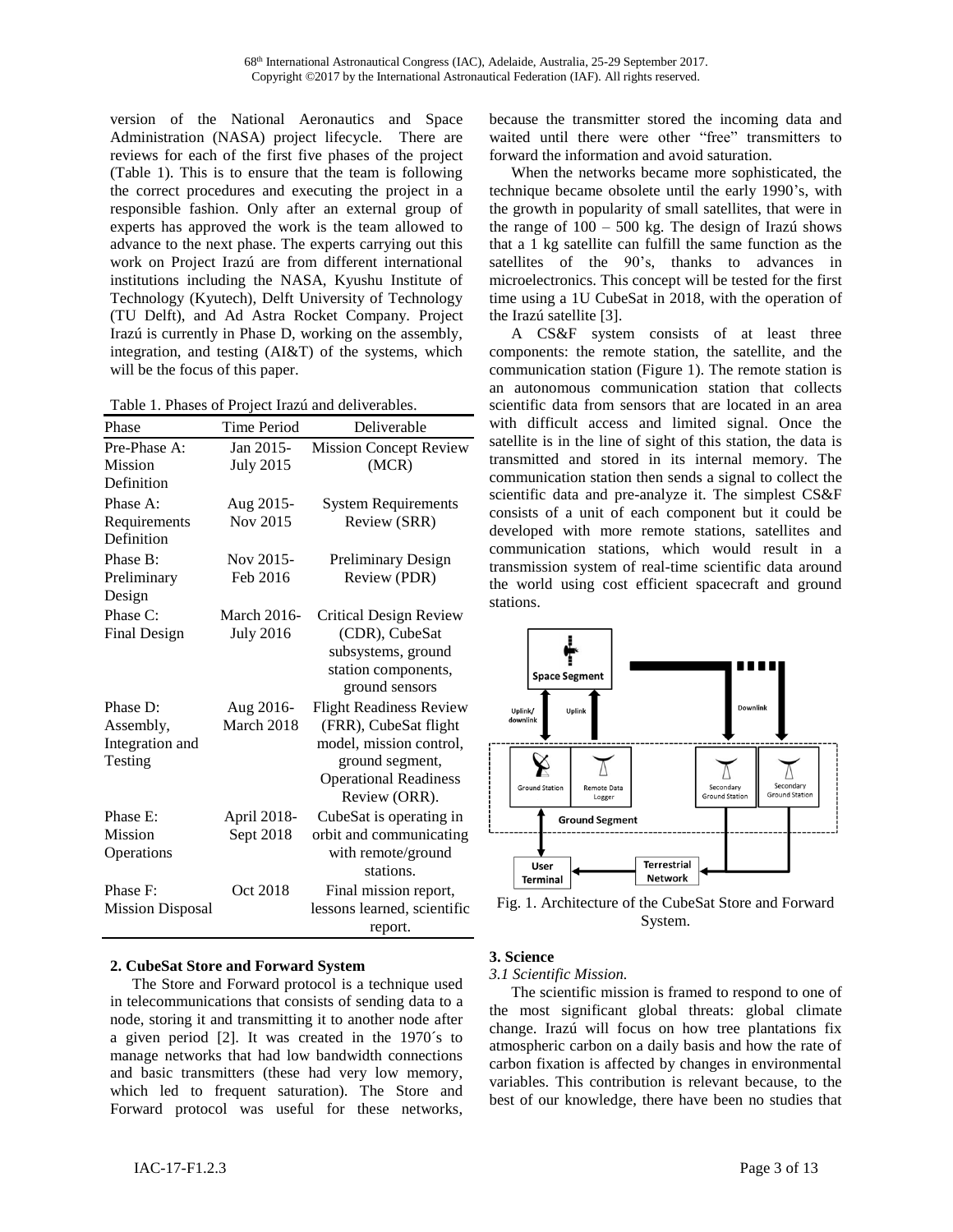have provided daily data to understand how planted trees grow and accumulate biomass. Daily measurements of tree diameters (growth) are unprecedented in forest ecology and climate change research, given that previous studies used only annual averages. The general objective of the science mission can be formulated as:

*To monitor the carbon sequestration, which is an environmental service, of a forest plantation and to study the dynamics of biomass growth and its relationship with environmental variables on a* daily *basis.* 

To accomplish this objective, the scientific mission team is developing new technologies to improve efficiency, precision, frequency, and automation of data collection to measure tree growth. Hence, the innovation of Project Irazú is to migrate from manual measurements of tree diameter to multiple, fully automated digital measurements, which are taken virtually in real time and transmitted using a satellite link, a cellular network, or a radio frequency network.

### *3.2 Pilot Experimental Study*

To understand how tree diameter growth varies and how precise the daily measurements need to be, a pilot study was established in March 2016 in a commercial *Gmelina arborea* (fast growing tree) forest plantation [3], which was 1.5 years old and located in the northern lowlands of Costa Rica. At this site, we also installed an automatic weather station and three plots with 40 trees per plot (Fig. 2). The diameter and height of all trees were measured manually every month.

After 10 months of measurements, the general results were: a) average monthly rainfall 280 mm, average temperature 26.6 C°, average relative humidity 93%, b) average growth rate of tree diameters, 3mm/day, equal to 11cm/year, and c) estimated annual accumulation of total biomass (areal + root) 39 Mg/Ha, total carbon 18 Mg/Ha, and equivalent CO2 79 Mg/Ha. All calculations were made using models that were recommended in the literature [4], [5], [6], [7], and [8]. These results demonstrated a remarkably high rate of diameter growth and equivalent fixation of CO2.

## *3.3 Experimental Design and Data Collection*

Once the pilot study concluded, we established the final experimental design in January 2017 on a property owned by TEC, located in the province of Alajuela, County San Carlos, in the North of Costa Rica. This experimental site was selected because of its secure perimeter and access to electrical power. The region's topography is relatively flat, with an average slope of  $1.24^{\circ}$  ( $\pm 1.51^{\circ}$ ), an elevation of 35 m -110 m, mean annual temperature of 24-27°C, and an annual rainfall

of 1950-3000 mm. The climate in the region has a highly variable dry season for 0-3 months [9]. Three plots of 180  $m<sup>2</sup>$  (12 m x 15 m) each were established at the selected site. This site will provide all the experimental data to be transmitted to the satellite during 2018. Therefore, these trees will be 1 - 1.5 years of age, and the estimated daily diameter growth rate will be of 0.3 mm (see section 3.2).

The monitoring of daily growth (diameter) will be carried out by placing electronic dendrometers (under final calibration) on five selected trees. The five electronic dendrometers will be synchronized with a data aggregator that stores the information. The daily average of tree diameter growth will be transmitted to the satellite.

In the middle of the site, a tower 15 m high was placed and it contains: a) an automatic weather station, b) two pyranometers that measure the incoming and outgoing solar radiation, and c) two photosynthetic active radiation sensors that measure radiation between 400 -700 nm. The information from all sensors in the tower, which include the dendrometers and soil moisture sensors, will be transmitted to a data aggregator every 30 min. Also, the tower will be used to install the antenna for the satellite data transmission system, solar panels, and data aggregators.



Fig. 2. Pilot experimental site for Project Irazú in Los Chiles de Alajuela, Costa Rica. Areal overview of plots and tree plantation.

## *3.4 Integration of Ground Instrument*

To measure daily diameter growth and environmental factors the team is designing a basic data-logger (named Eco-logger) that will control two main tasks: a) collection of all data from remote sensors (i.e., dendrometers, weather station, and soil moisture station) and b) packing of all collected information in a single data packet that is ready to be transmitted to the satellite relay.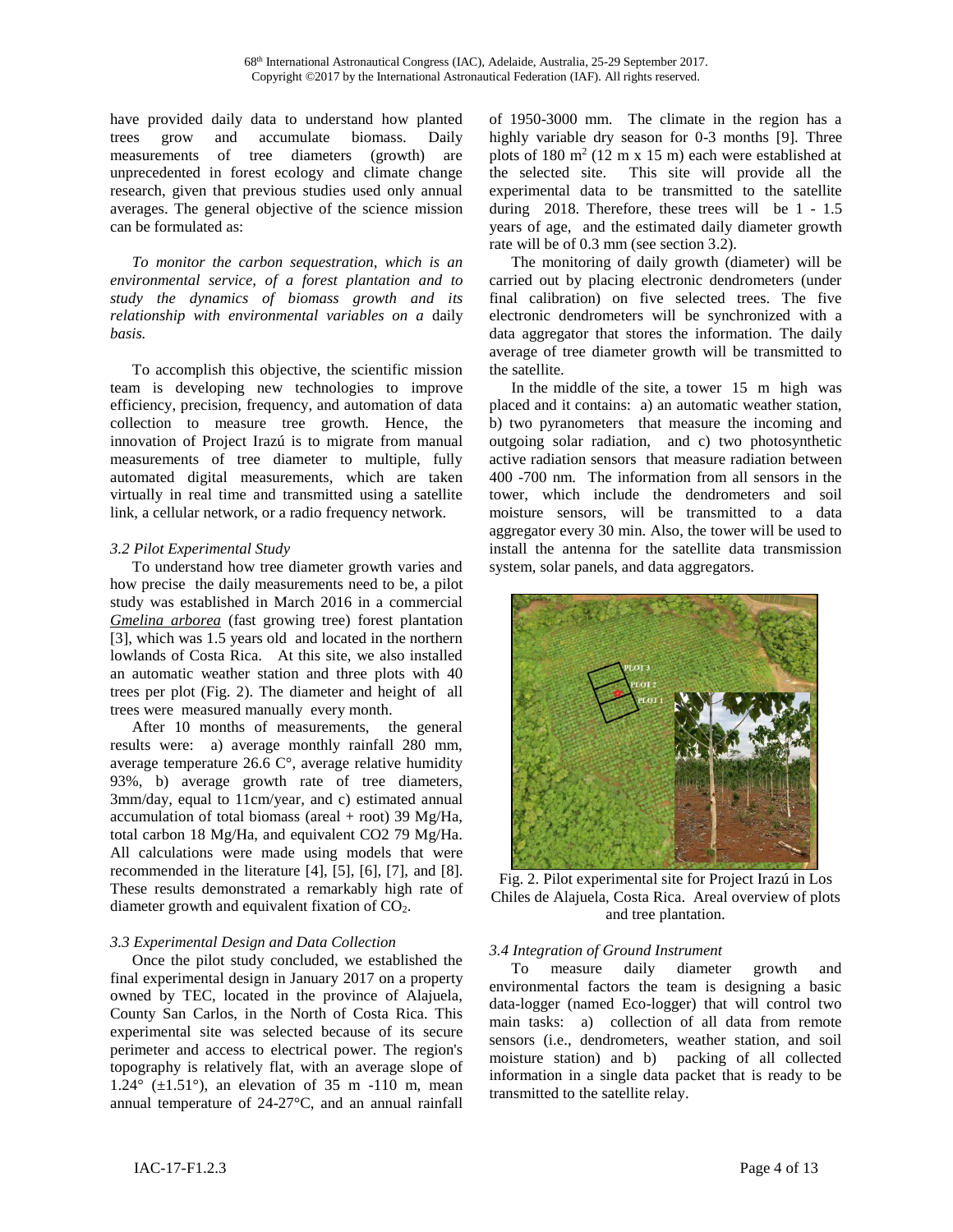The Ecologger is a microcontroller-based device, which holds a repetitive software pattern to measure environmental variables and poll data from remote sensors at a configurable frequency. Additionally, the Ecologger contains a precise time reference, which enables tracking measurements at the time (and therefore, events) when they occurred. It also offers an external storage system using an SD card that acts as data backup storage to retrieve information if communication with the satellite is lost and to verify the correct transmission of the experimental station. Additionally, it has a backup communication interface using a USB protocol, which can be used to connect to a different transmitter or to connect to ground-based communication technologies if required. On the communication interface, the Ecologger acts as a data aggregator, featuring an XBee master node, which can collect information from all the remote dendrometers (Fig. 3).

Similar to the dendrometer design (battery operated), the Ecologger will use a battery to support its life operation (including an energy-saving mode). For the initial prototype and test runs, one of the plantation's electrical outlets will be used. Future implementations will use a lithium battery that is dimensioned to support up to 10 days of continuous operation and connection to a solar panel.



Fig. 3. a) Wireless transmission network and b) Block diagram of the remote ground station for Project Irazú.

*3.5 Remote Communication Station*

The objective of this station is to create an autonomous communication system that will collect the data from the ground sensors and transmit it to the spacecraft. The first element to consider is the Ecologger, which packages the data and sends it to the transceiver. This device creates a signal that passes through the low noise amplifier (LNA) and finally to the antenna for transmission to the spacecraft. An omnidirectional antenna was selected for this communication station, because a directional antenna must include rotor control. This feature is difficult to implement in an independent station given that the orbital elements of the spacecraft must be updated frequently during operations. The remote communications station design demonstrates a costefficient and simple, yet robust mechanism, for environmental monitoring.

### **4. Assembly, Integration, and Testing**

The AI&T phase consists of building or procuring the different subsystems that were defined in the previous phase (Phase C: Final Design) and integrating them to create the final product, a 1U CubeSat system. This section will present the different subsystems that have been developed, along with a summary of the assembly and testing procedures that will be carried out at the end of this phase. Furthermore, an overview of the assembly and integration of the ground station is presented.

## *4.1 CubeSat Subsystems*

The CubeSat is divided into four subsystems: the structure, electrical power system (EPS), communications (COMMS), and onboard computer (OBC). The following subsections present an overview of the activities that are related to each subsystem during Phase D of the project. Details about the design of each subsystem is found in [10].

## *4.1.1 Structure*

The 1U CubeSat structure was designed by engineers at TEC and built by the precision manufacturing unit of the National Learning Institute (INA), a Costa Rican autonomous institution that specializes in technical education. This is one of the most critical components of the project, because it is a demonstration of the capabilities that are available in Costa Rica, that are not necessarily exploited with a space-focus.

The structure was designed considering the requirements that were specified for a 1U CubeSat in the Japanese Experimental Module (JEM) Payload Accommodation Handbook [11] published by the Japan Aerospace Exploration Agency (JAXA). It consists of four rails (one on each side of the cube), that allows the CubeSat to be inserted into a standard CubeSat launch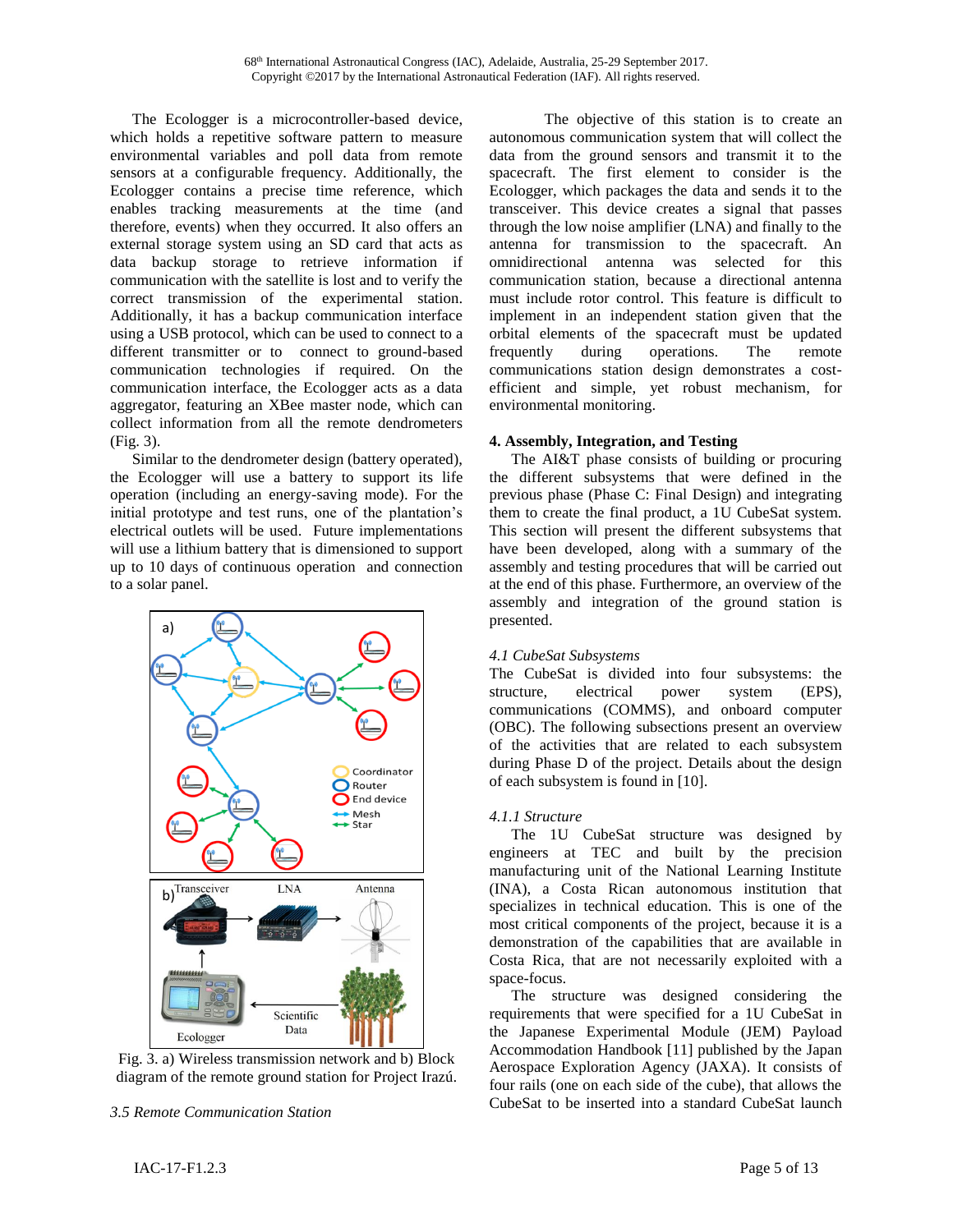mechanism. Two deployment switches are incorporated into opposite rails. This triggers a signal to the EPS once the satellite has been deployed into space. The other two rails include spring plungers that aid with the separation of the spacecraft once it is deployed. The material used for the structure was Aluminum Alloy 6061, which resulted in a final mass of 120 g.

Two models of this structure were manufactured: a structural model (SM) and a flight model. The SM was sent to Kyutech (Japan) for initial testing and verification of the requirements, and the flight model is in Costa Rica for assembly and integration (Fig. 4).



Fig. 4. Structural model of the 1U Irazú structure prepared for vibrational testing (left). Flight model of the structure being tested for mass requirements (right).

## *4.1.2 Electrical Power Systems*

To provide the power needed for the CubeSat mission, the EPS consists of five solar panels and a battery system. These are designs that have already been tested in space by the provider to reduce the risks. The provider selected was GomSpace, with its "NanoPower P31u" as a power source, in combination with the "NanoPower P110" solar cells. The source of energy consists of two power buses with voltages of 3.3 V and 5 V, which are compatible with the requirements of all the other subsystems.

As an essential component of the CDR, it was proven that enough power would be generated with only five solar cells [10], even under worst-case scenario lighting conditions. The EPS system was tested and verified up to August 2017, and after verifying its working specifications compared to the CDR calculations, it is ready for integration in September 2017.

## *4.1.3 Communications*

The CubeSat communications system consists primarily of a half-duplex, software configurable transceiver: the NanoCom AX100. It is responsible for sending the telemetry and receiving the commands for the uplink/downlink of the scientific data.

The telemetry data are obtained from the following subsystems: EPS for battery charge, the OBC for timestamp and gyroscope, and COMMS for the relative received signal strength (RSSI). In the main operation mode of the CubeSat, the scientific data for downlink will be obtained from the OBC and, for the uplink, data will be obtained from the Remote Ground Station, so the CS&F can be performed. Operators in the ground segment (mission control) can access the other operating modes.

The antenna coupled to the transceiver operates in the ultrahigh frequency (UHF), and it is circular polarized with an omnidirectional radiation pattern. The highest gain is 1.4 dBi (along the Z-axis of the CubeSat). The lowest gains are 0.6 to -0.3 dBi (along the  $X$ - and  $Y$ -axes) (Fig. 5).



Fig. 5. Radiation pattern of UHF antenna: NanoCom Ant430 [GomSpace, 2017].



Fig. 6. AX.25 data frame, in KISS mode, for the requested file upload command.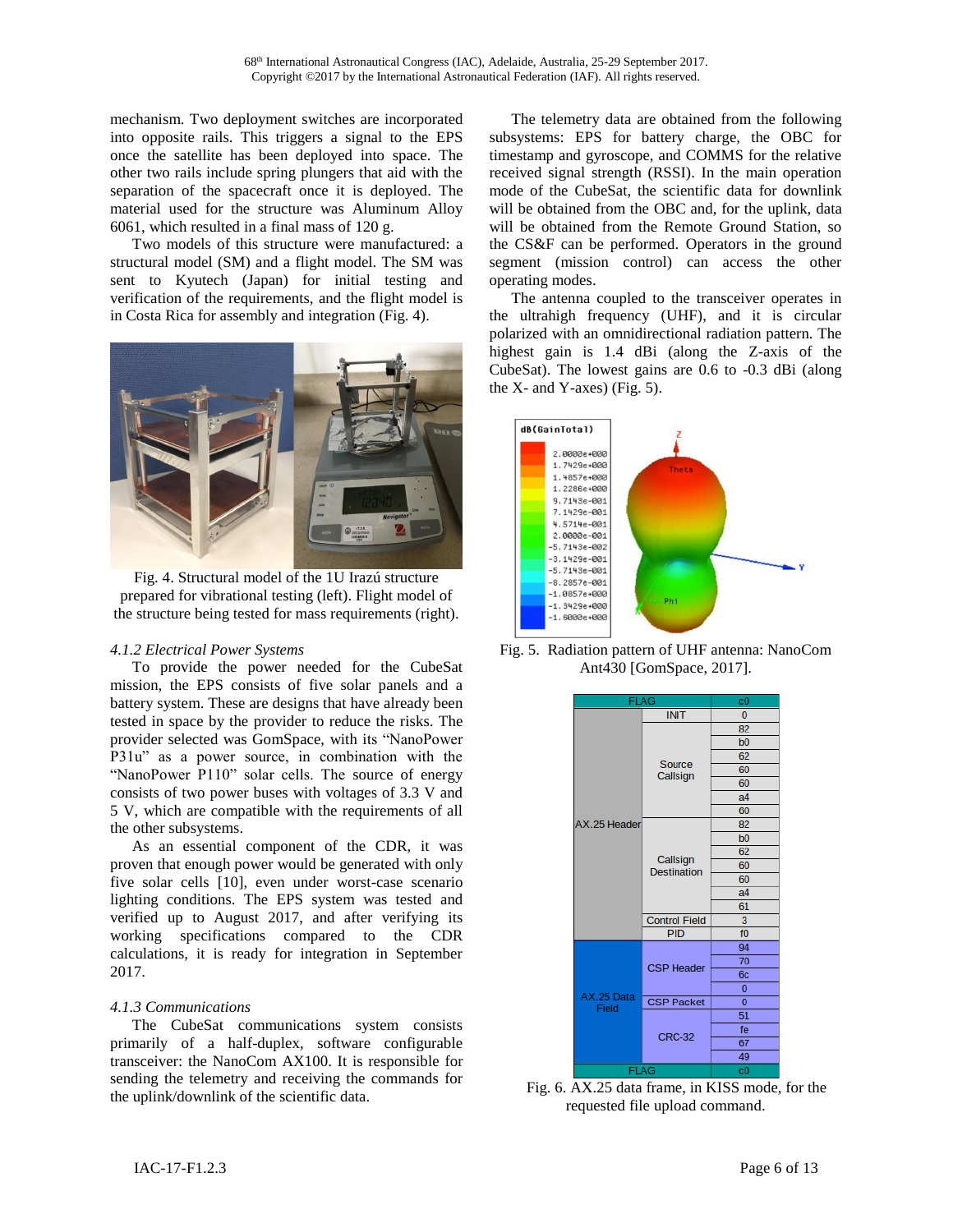All scientific data sent to the ground stations is encoded into an AX.25 protocol by the transceiver. This data frame includes the AX.25 header, the data field, and a 16-bit cyclic redundancy check (CRC) for error detection. The software in the AX.25 header configures a call sign with SSID, for destination and source. In the AX.25 Data Field, an encoded header is added for the CubeSat Space Protocol (CSP), which contains the destination/ source node, ports, and priority, so the packets can be routed correctly in the communications architecture (Fig. 6).

In the developing process, a FTDI cable (USB-Serial Converter) was modified to have an external power supply, because the AX100 undergoes an external reset when it does not get enough current. The voltage of the power supply is set to 3.3V with a current limitation of 1A. This way, the transmission was achieved with the minimum power established in the "tx\_pwr" parameter of the AX100, consuming approximately 0.3 A. The "tx\_pwr" parameter goes from one to three. Initial tests demonstrated that it was possible to realize the transmission to maximum power with the EPS (NanoPower P31u).

## *4.1.4 Onboard Computer*

The OBC is one of the core subsystems of the Irazú Satellite. It is in charge of receiving commands from both the ground station and the remote transmitter. Then, the computer decodes and executes these commands, together with other satellite subsystems like EPS and Communication. The OBC for the Irazú project is based on the GomSpace NanoMind A3200. This computer features a high performance microcontroller that is based on the AVR32 MCU architecture. It has 512 KB of built-in Flash memory, 32KB of FRAM for parameter configuration, Real Time clock and calendar capabilities, and on-board temperature sensors. For communication with other subsystems, the Irazú OBC makes use of the CSP over an I2C bus. The onboard computer was selected according to the requirements from the PDR/SRR. It also included the mapping of structural and functional requirements into a physical architecture (Fig. 7). The onboard software is split into a service layer (bootloader+operating system+libraries) and an application layer. The service layer handles all interfaces between software and hardware components. It also includes data interfaces to communicate with the radio transceiver and the electrical power unit.

The onboard software is implemented as a multi-task application intended to address the requirements specified above for each of the mission phases. Once the satellite passes the early operation period, the beginning of operations is done by changing the operational mode to the main mode, where the satellite will start to collect and relay data to the ground systems.

In this design, the use a synchronized main loop for all operations is proposed. The main advantage of this approach is that everything is dependent on one timer and all tasks will run synchronously, while the interrupts and priority handling is managed separately. The main loop starts with initiating the synchronization timer, which controls the end of this loop and the start of the next loop. Every synchronization period a command is sent to the slave subsystems, so they know that the OBC is alive and they should perform its core measurements at this command.

The watchdog timer will be preset every synchronization cycle. In case the OBC fails, the watchdog is not cleared from reaching the zero count, and the OBC will reset automatically. The functions for completing the proper satellite operation are meant to be implemented using the software development tools provided by the manufacturer. These functions include all the stated according to the requirements in the previous sections.



Fig. 7. Project Irazú onboard computer architecture

# *4.2 Assembly*

The assembly of the CubeSat will take place in October 2017 in a clean room class 100,000 that is owned by MOOG Medical, a medical manufacturing company that is located in the Coyol Free Zone, one of the project's sponsors. The assembly procedure is based on the CubeSat Integration Manual that was written by researchers at the California Polytechnic State University [12]. Currently, assembly manuals for the CubeSat are being developed at the TEC's Space Systems Laboratory (SETEC Lab). Activities that are related to the assembly include verifying the internal component distribution of the final designs, verification of final mass distribution, and an overall compliance to the requirements set by JAXA, the launch provider, and the CubeSat standard. The Irazú team has taken the necessary precautions when handling the spacecraft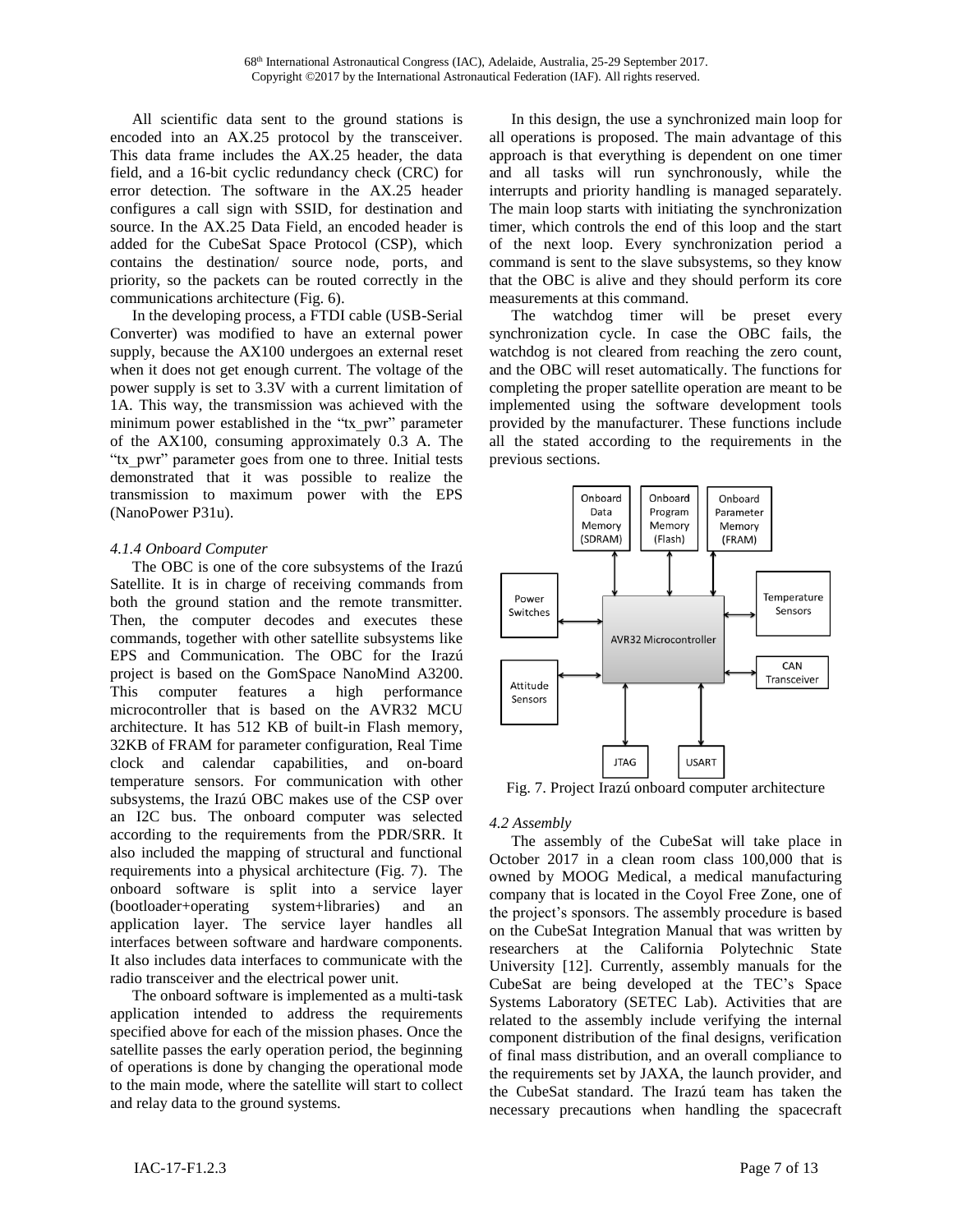components, which include the use of safety gloves, an anti-static mat and grounding each of the engineers, who test the subsystems, to avoid electrostatic discharges. Fig. 8 displays the advances of the integration of the CubeSat components in the 1U structure.



Fig. 8. Measurement of internal component separation of the spacecraft, integration of internal CubeSat components, and full CubeSat integration for Project Irazú.

## *4.3 Testing*

The environmental tests to be performed on the Flight Model are the Vibration Test and the Thermal Vacuum Cycle test. The purpose of the Vibration Test is to demonstrate that the satellite can withstand the test levels of sinusoidal vibration, random vibration and quasi-static load (sine-burst) without structural failure, no malfunction of components (accidental turn-on or deployment) and no damage to electronic, mechanical or electromechanical components. The Thermal Vacuum Cycle Test demonstrates that the satellite was manufactured properly, that it can survive and properly operate in space and that it can withstand the thermal stress induced by temperature cycles. The two models of the satellite are tested under different test levels:

- Qualification Test level (QT) is set as the maximum predicted environment plus a margin. A dedicated model, which is called the SM, will be used for this test. The main objective is to detect design defects.
- Acceptance Test level (AT) is equal to the maximum predicted environment, and the FM

model shall be used for this test. This test is aimed to detect workmanship and material defects.

The environmental tests are carried out at the Center for Nanosatellite Testing (CeNT) of the Kyushu Institute of Technology, under the specifications of the JEM Payload Accommodation Handbook-Vol.8, and Structure Verification and Fracture Control Plan for JAXA Selected Small Satellite Released from J-SSOD [11].

## *4.3.1 SM Vibration Test*

During the first week of July 2017, the SM of Irazú was tested at Kyutech. The SM was prepared by adding some aluminum, PCB, and brass plates to match the weight and center of mass of the actual components (Fig. 9).

A structural analysis using a finite element method simulation was made to evaluate the response of the modeled structure to the expected load, to determine the natural frequencies and set the test frequency range accordingly. From that preliminary simulation, we determined that Irazú satisfied the structural requirements for satellites released by Japan's Small Satellites Orbital Deployer (J-SSOD)

Before the actual test, a detailed test plan and a stepby-step SM assembly document were prepared. To perform the test, the Irazú SM was inserted into a Poly-Picosatellite Orbital Deployer (P-POD) with two dummy satellites. The structure was then attached to the vibration machine and monitored by accelerometers.



Fig. 9. Structural Model of the Irazú satellite.

The test is performed in all three axes, which consider several vibration input profiles as follows:

 Signature Check: The test consists of a frequency sweep from 5 Hz to 2000 Hz during 60 s to determine the natural frequencies of the satellite. It will be applied before and after every test profile to detect any displacement on the resonant frequency.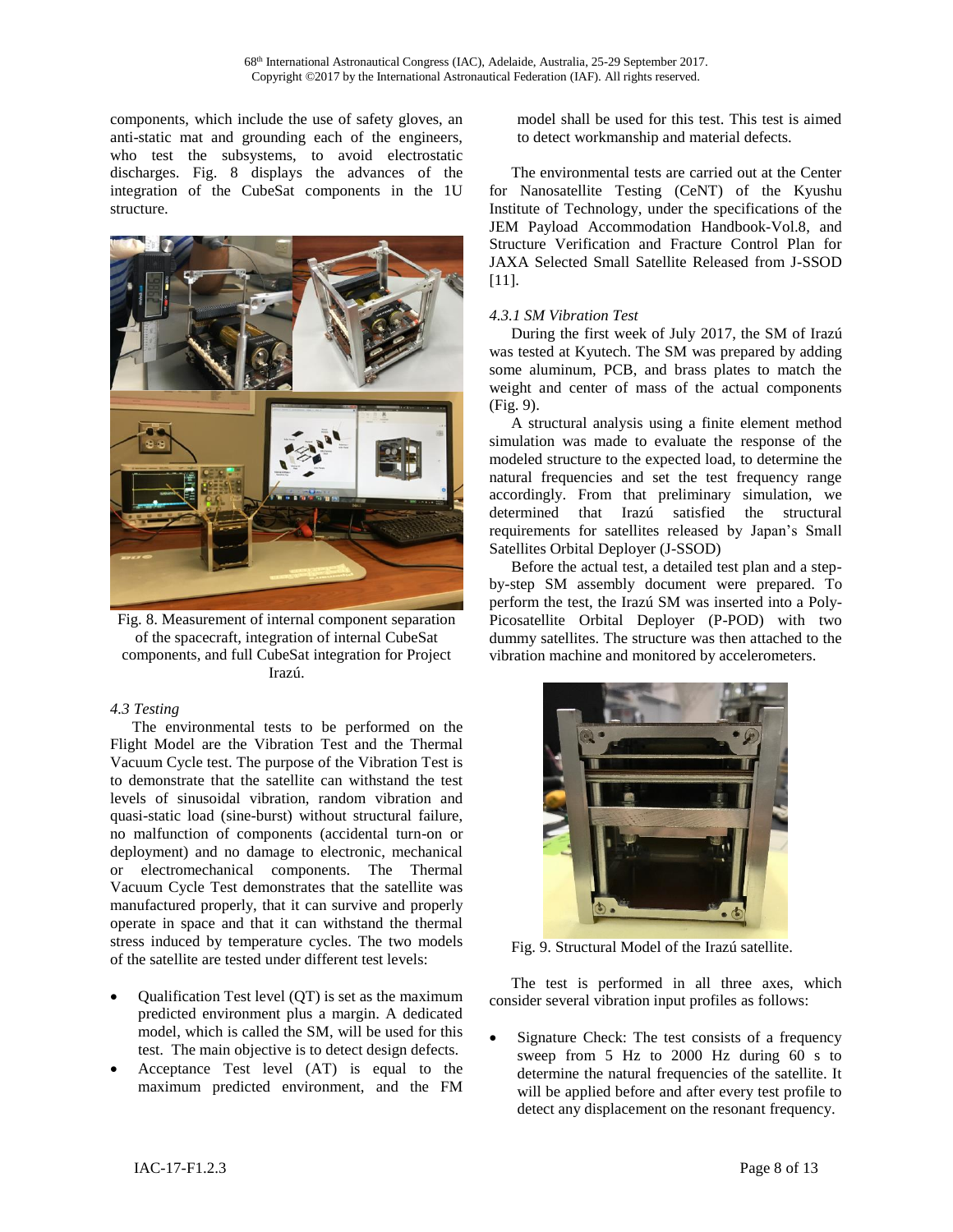Random Vibrations: The test consists of random vibrations within a Power Spectral Density (PSD) profile for a range of frequencies from 20 to 2000 Hz. For Irazú, a combination of every possible launch vehicle was used (SpaceX Dragon, ESA ATV, Orbital Cygnus and JAXA HTV). A combined maximum envelope profile was calculated (Fig. 10). Over the maximum expected value, an additional margin of +3 dB/dec was added to the PSD. Under those conditions, the overall input was 6.8 grams. The test duration was set to 120 s.



Fig. 10. Envelope of the random vibration profiles.

 Sine Burst test: The test used sinusoidal base waves to apply a quasi-static load into the satellite body at a specific frequency. The highest acceleration load of all possible launch vehicles was selected for the analysis (Orbital Cygnus: 18.1g). The applied load was  $18.1g \times 1.25 = 22.6 g$ , at a frequency of 30 Hz with, at least, 20 waves of the maximum load applied to the body. The sequence of the test for each axis is: 1) Signature Check. 2) Random vibration. 3) Signature Check. 4) Sine Burst. 5) Signature Check.

As an example of the results, we provide the X-axis PSD profile of the before and after vibration test Signature Checks (Fig. 11) and the sine burst profile applied to the SM (Fig. 12).

### *4.3.1 Flight Model Vibration Test and Thermal Vacuum Cycle Test*

The environmental testing for the FM is scheduled for November and December of 2017 in Kyutech, Japan. The flight model will be subjected to a Thermal Vacuum Cycle test and a Vibration test. For the thermal vacuum test, a vacuum chamber with a special cooling jacket is used to surround the satellite with liquid

nitrogen (LN2) at a temperature of -192°C. Thermal resistances are placed around the satellite to control the temperature and generate thermal cycles as if the satellite was orbiting the Earth. During the thermal cycles, the Irazú satellite will be powered using its battery, which will be recharged by an external energy source. There will be access ports to the chamber, which will allow monitoring the temperature of various critical components of the satellite during the test.



Fig. 12. Sine burst applied to the SM

RF transmission, the OBC receiver, and antenna deployment will also be tested during the Thermal Vacuum Cycle test. The Vibration test for the flight model will be performed following the same procedure for the SM, but it will be done at the AT level, which means that maximum expected environmental conditions will be employed without any margin. After every environmental test, a functional test is required to verify the proper operation of the satellite.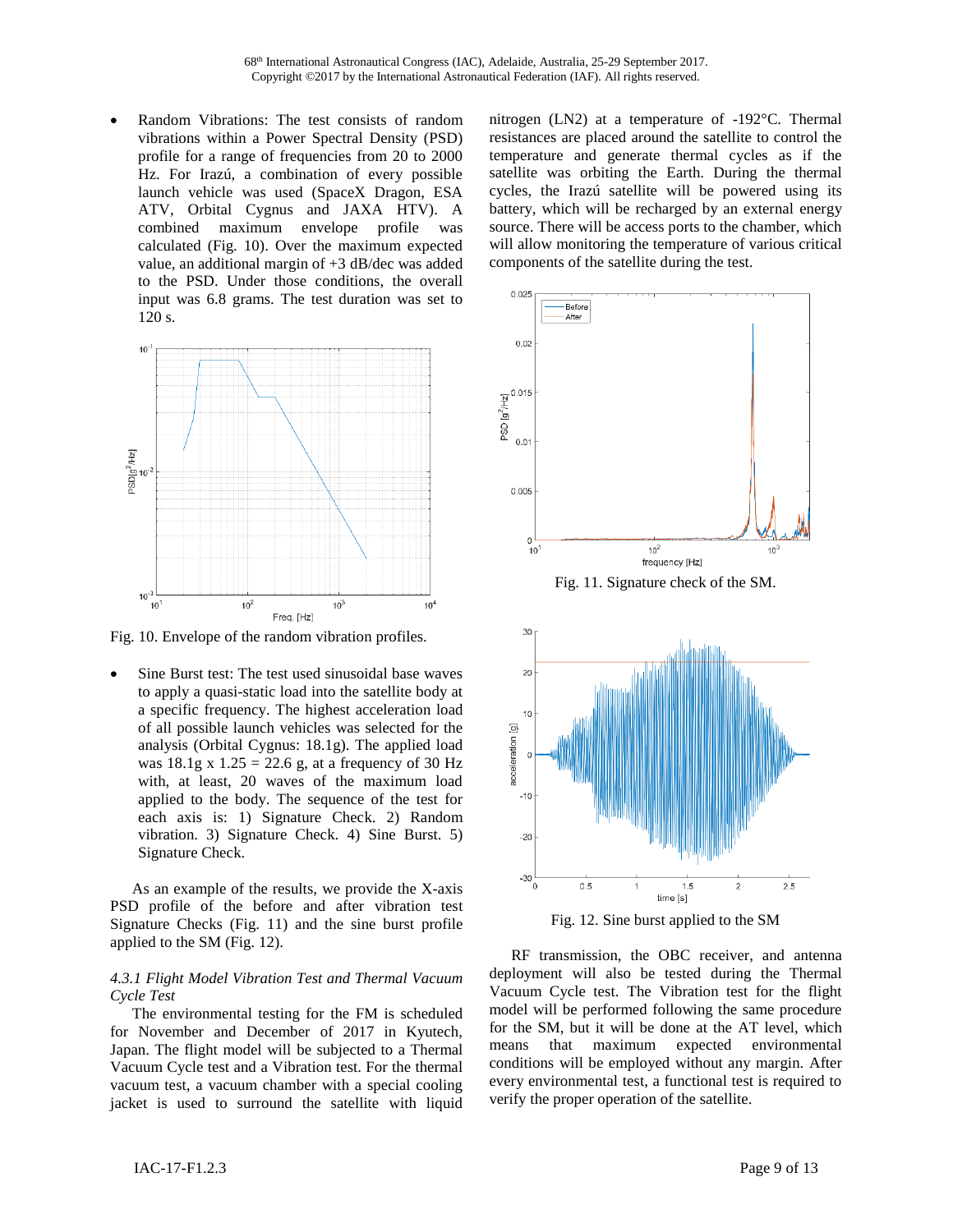#### *4.4 Ground Stations*

Except for the customized software modem, all ground station hardware is commercial off-the-shelf (COTS) amateur radio hardware. This hardware was selected to meet the requirements that were imposed by the uplink and downlink budgets.

The Remote Ground Station is formed by a Kenwood TM-D710G Radio (46.9 dBm), a Microset UHF power amplifier RU 2-45 (46.5 dBm) and an omnidirectional circular polarized UHF antenna (5.5 dBi). The computer that runs the CSP application is a Raspberry Pi 3 model b+, running in Raspbian (Debian) (Fig. 13).



Fig. 13. M2 Inc. EB-432 antenna and Kenwood TM-D710G used to run the ground station for Project Irazú.

Scientific data is collected from sensors wirelessly, using the radio frequency module: RFM69HCW (Fig. 14). After all data is obtained from the network of sensors and stored in the Raspberry, each data frame is encoded with the same AX.25 data frame used with the AX100 transceiver.

Both uplink and downlink are performed at a baud rate of 9600 bps. 1200 bps was originally intended to be used, but after testing between both radios, better performance was identified at 9600bps. This change was made with the intention of reducing risks in transmitting the scientific data by using a higher baud rate.

The CSP protocol implements interfaces and drivers, to transmit data over different protocols to conserve the CSP structure. A KISS interface is already carried out in the CSP GitHub, for serial communication.

The approach of the KISS interface is to send data to the CubeSat radio and/or OBC over a USB-Serial converter. In case the AX100 is in AX.25 mode, the AX.25 header is added by its microcontroller. Therefore, the AX.25 header is not included in either the KISS CSP interface or the Kenwood in KISS mode. To include the AX.25 Header and the correct CRC, a

"KENWOOD" interface was developed inside the CSP protocol that was based on the KISS interface.

The main problem faced with the link was the modulation incompatibility between radios. The AX100 uses G3RUH FSK modulation and the TM-D710G uses FM modulation with two-tone AFSK encoding that is generated by its built-in TNC.

Taking advantage of the "DATA" 6-pin mini-DIN connector in the TM-D710G, which includes an audio data IN/OUT pin and a PTT pin, a software TNC modem was implemented. In this way, the G3RUH FSK modulation can send and receive audios that contain the encoded data. In fact, plenty of software modems for amateur radios exist. The open source software called Direwolf was selected for this operation. With just a .configuration file, the encoding from a virtual serial port to the audio output of the Raspberry Pi can be done easily. The PTT can be controlled with a GPIO pin, and it is configurable with Direwolf.



Fig. 14. Raspberry Pi 3 and RFM69HCWmodule used to collect scientific data.

## **5. Lessons Learned**

Irazú is the first satellite project developed in Costa Rica, and many lessons have been learned during its development. This section presents the most relevant lessons that we experienced during Phase D of the project.

## *5.1 Frequency Registration*

The registration of the operating frequency of the satellite is necessary to launch the spacecraft into space. This is a long process, which takes a minimum of nine months. It consists of applying for an operating frequency with the International Telecommunications Union (ITU) and in parallel with the International Amateur Radio Union (IARU), because CubeSats operates in amateur radio frequency bands. The former process consists of using ITU´s SpaceCap, which is software utilized to prepare the application. With this tool, the operating frequency and technical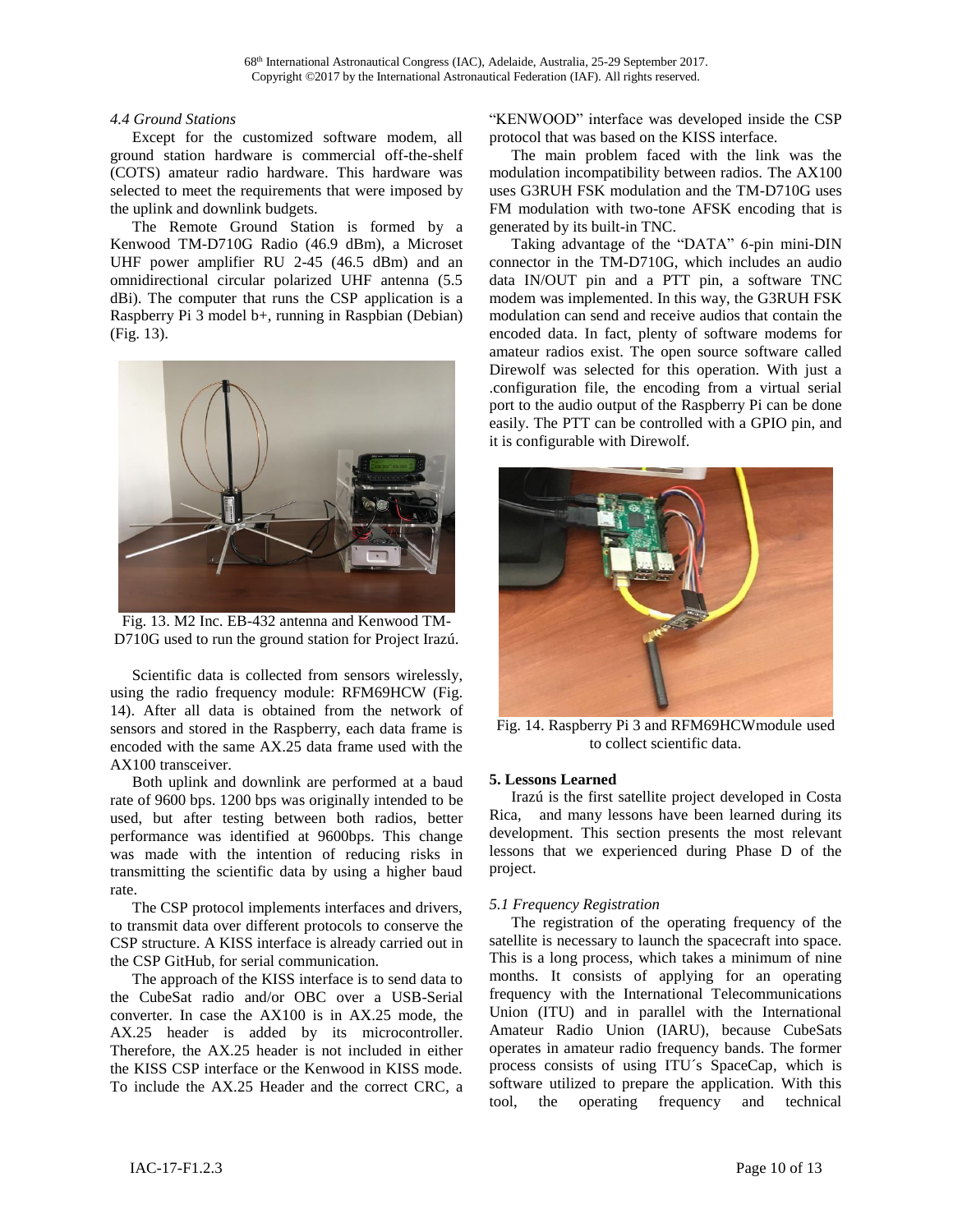specifications of both the spacecraft and the ground systems are specified. For Irazú, the application was prepared with the help of the Ministry of Science, Technology and Telecommunications (MICITT), because the applications must be submitted by a governmental agency.

The application procedure with IARU is usually performed in parallel to avoid delays in the frequency registration process. It consists of specifying technical details of the communications equipment (similar to the ITU application) and a spacecraft operator, which must have an amateur radio license. Another option to this procedure is to obtain a scientific license from the government to operate the satellite, which is the course taken by the Irazú team. By working closely with MICITT and the Superintendent of Telecommunications (SUTEL), a license is currently being procured that will allow TEC to operate the satellite for the defined period that it will be in orbit. The team expects to have the operating frequency registered by December 2017.

# *5.2 Spacecraft Registration*

Project Irazú represents Costa Rica and Central America's first experience in space use and exploration. Through the experience gained in this project, ACAE and TEC aim to develop in the region the human talent and capabilities to completely carry a space mission from conceptualization to design and execution. The capabilities needed to successfully carry on future missions include developing the legal and political mechanisms that constitute the international regulatory framework for space activities, in accordance with the Outer Space Treaty (OST).

As any other regulatory scheme, international space law establishes alongside obligations, a set of rights or freedoms derived from its core objectives. First, outer space is unrestricted for exploration and use by all nations for peaceful purposes. Secondly, its use should benefit all people. Third, it should be an instrument for international cooperation. In this sense, the right of Central America represented by Costa Rica to access and use outer space is granted by all international treaties that constitute international space law.

The five main space treaties conceived by the United Nations Committee on the Peaceful Uses of Outer Space (COPUOS) are listed as follows [13]:

- Treaty on Principles Governing the Activities of States in the Exploration and Use of Outer Space, including the Moon and Other Celestial Bodies (Outer Space Treaty or OST)
- Agreement on the Rescue of Astronauts the Return of Astronauts and the Return of Objects Launched into Outer Space (Rescue Agreement)
- Convention on International Liability for Damage Caused by Space Objects (Liability Convention)
- Convention on the Registration of Objects Launched into Outer Space (Registration Convention)
- Agreement Governing the Activities of States on the Moon and Other Celestial Bodies (Moon Agreement)

Among the international treaties relating to activities in outer space, Costa Rica has only adopted in its national jurisdiction the Registration Convention, approved by the Law 8832 of the Legislative Assembly of the Republic of Costa Rica on May 10, 2010 [14]. The registration process of the CubeSat is being conducted with the Ministry of Foreign Affairs of Costa Rica.

Space treaties establish a series of obligations for states looking to become space faring nations [15]. These ensure that all activities carried out in space have peaceful purposes, and that states remain liable for the activities of their citizens in space.

International registration of objects is an obligation placed upon states by the United Nations General Assembly. Each state must provide information regarding the function of the object, launching state or states, designation of the space object, information on the launch including territory and date, and orbital parameters such as nodal period, inclination, apogee and perigee.

# *5.3 Subsystem Manufacturer and JAXA Requirements*

Safety reviews of any launch provider are processes in which many proof documents are requested. Some of the critical safety features that shall be examined by JAXA and are related to spacecraft subsystems are:

- Energizing inhibits (RBF pins and deployment switches).
- Battery protection circuits (overcharge, over discharge, overcurrent and external short circuit).
- Antenna deployment system.
- Electrochemical cell screening and matching for battery construction.
- Battery assembling and testing.

Most of these documents are considered as classified by spacecraft subsystem manufacturers and this implies that a negotiation should be carried out to ensure safety compliance. This can be solved by setting a nondisclosure agreement between some or all the involved parties. In the case of Irazú, this was the solution to this problem. We do strongly recommend negotiating these terms from the beginning with the subsystems' manufacturer to avoid unnecessarily affecting the schedule. Naturally, the manufacturer will like to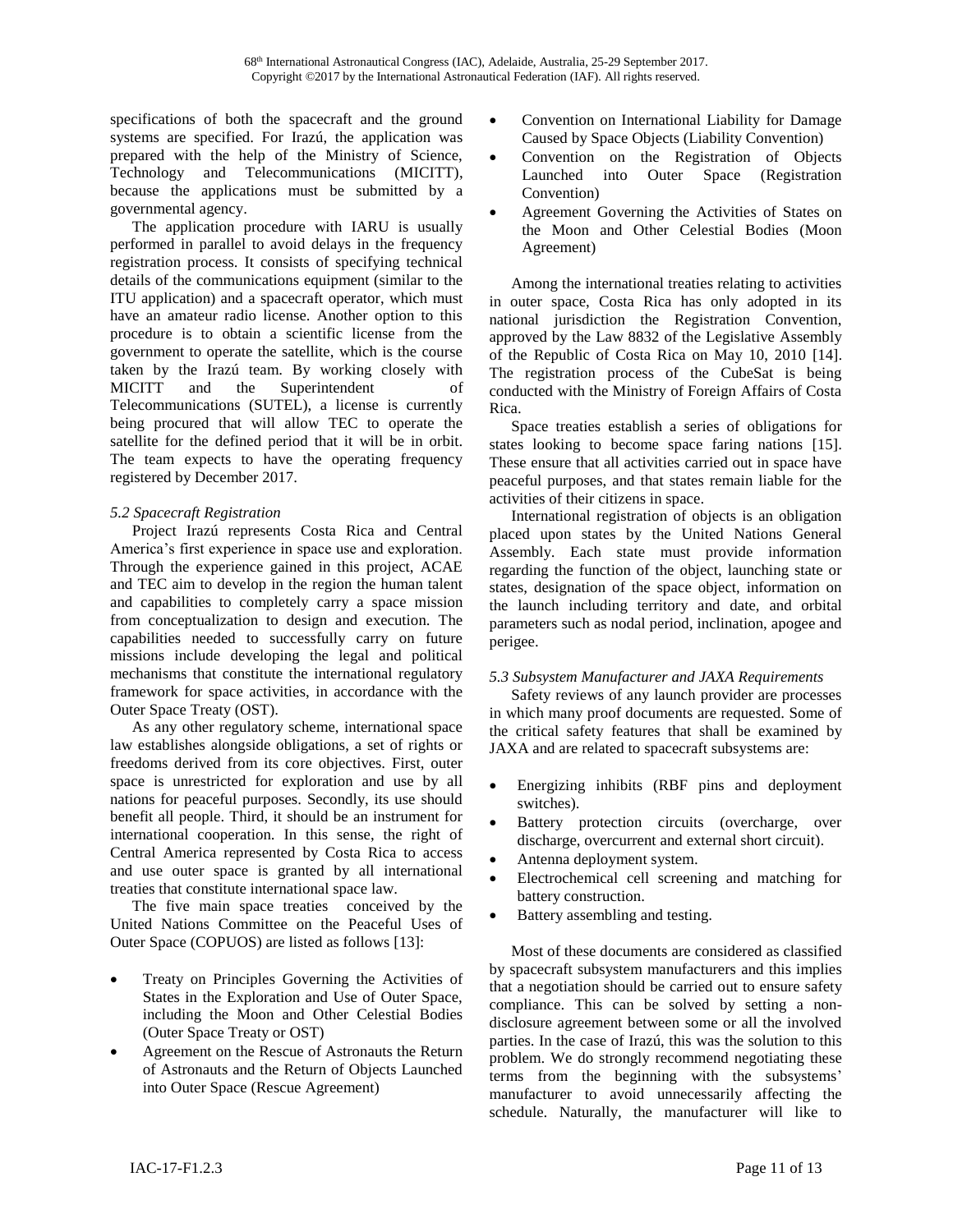protect its intellectual property, while the launch provider would like to know every detail possible about the components they are flying. It is important to understand the implications of the lack of access to information that the developing team will have.

## *5.4 Scientific Component*

Our experience points out that in the planning and development of a CubeSat project, a scientific mission that is properly embedded within the context of society's needs and aspirations should be included, and that it must represent an outstanding challenge to the technical and scientific team. This will trigger innovation by generating new solutions to major problems. In our case, the selected scientific mission has garnered social attention. This has given the mission significant national and international projection, and a foundation to achieve financial, institutional and political support, all in an attempt to solve a relevant problem in an interdisciplinary fashion.

## *5.5 Risk Reduction*

A mission in a developing country should be posed as a careful balance between risk minimization and technical challenges. The use of an international evaluating group subjecting the development to the NASA Systems Engineering Model has been fundamental in ensuring that the mission remains innovative and within the technical capabilities of the country, while bounding the risk levels. Evaluation of the PDR and CDR by the external team was a key source of feedback during the intermediate steps of the mission.

# **6. Conclusions**

Project Irazú has reached various milestones in the last year, which include technical and scientific advances in the AI&T phase, which will lead to the launch of the CubeSat in March 2018. This innovative mission will contribute to the way we measure growth of tree diameters, and it will provide the foundation for future development of research in forest ecology, agriculture, and natural forest conservation and restoration to offset carbon emissions. This mission will also contribute to the country's goal of becoming carbon neutral in the near future.

## **Acknowledgements**

The authors wish to thank The Research Vice-Rectory of the Technological Institute of Costa Rica for their cooperation and financial support during the project. Additionally, we thank the Radio Club of Costa Rica for their support in the design of the ground station, the CENAT-PRIAS of the National Rector's Commission of Costa Rica for the aerial footage of the experimental site. Furthermore, we would like to thank

Maderas Cultivadas Company for allowing us to place the experimental site in their farm in Los Chiles to carry out the pilot study, and a special gratitude to Ing. Michael Garro for all the logistic help.

# **References**

- [1] M. Gomez-Jenkins, J. Calvo-Alvarado, A. Calvo, A. Chaves-Jimenez, J. Carvajal-Godinez, A. Valverde-Salazar, J. Ramirez-Molina, C. Alvarado-Briceño, A. Carrasquilla-Batista, Irazú: CubeSat mission architecture and development, IAC-16-B.4.1.8, 67th International Astronautical Congress, Guadalajara, México, 2016, 26-30 September.
- [2] T. Koritza, J. M. Bellardo, "Increasing CubeSat downlink capacity with store-and-forward routing and data mules", IASTED InternationalConferenceon Wireless Communications, Alberta, CAN. Jul. 2010.
- [3] E. Kulu, Nanosatellite Database, 30 July 2017, [http://www.nanosats.eu/,](http://www.nanosats.eu/) (accessed 04.09.2017)
- [4] J.C. Calvo-Alvarado, D. Arias and D. Richter, Early growth performance of native and introduced fast growing tree species in wet to sub-humid climates of the Southern region of Costa Rica, Forest Ecology and Management. 242 (2007) 227–235.
- [5] J. Calvo-Alvarado, N.G. McDowell and R. H. Waring, Allometric relationships to predict foliar biomass and leaf area: sapwood area ratio about tree height for five wet tropical rain forest species in Costa Rica, Tree Physiology. 28 (2008) 1601–1608.
- [6] D. Arias, J.C. Calvo-Alvarado and A. Dohrenbush. Calibration of LAI-2000 to estimate Leaf Area Index (LAI) on six native and introduced tree species in Costa Rica, Forest Ecology and Management. 247 (2007) 185–193.
- [7] J. Cortes Vega. (2016). Análisis mensual de acumulación de biomasa y fijación de carbono en una plantación de Gmelina arborea Roxb. Los Chiles, Alajuela, Costa Rica. Instituto Tecnológico de costa Rica. Tesis para optar por el grado de Licenciatura en Ingeniería Forestal. 39 p.
- [8] A.J. Calvo-Obando. (2017). Biomasa, carbono y CO2 acumulado en una cronosecuencia de bosque seco tropical en el Parque Nacional Santa Rosa, Costa Rica y el Parque Estadual Mata Seca, Brasil. Instituto Tecnológico de costa Rica. Tesis para optar por el grado de Maestría Profesional en Gestión de Recursos Naturales y Tecnologías de Producción. 109 p
- [9] R. Bolaños and V. Watson, Mapa Ecológico de Costa Rica, según el Sistema de Zonas de Vida de Holdridge, Scientfic Tropical Center, San José, 1993.
- [10] M. Gomez-Jenkins, J. Calvo-Alvarado, A. Calvo, A. Chaves-Jimenez, J. Carvajal-Godinez, A.